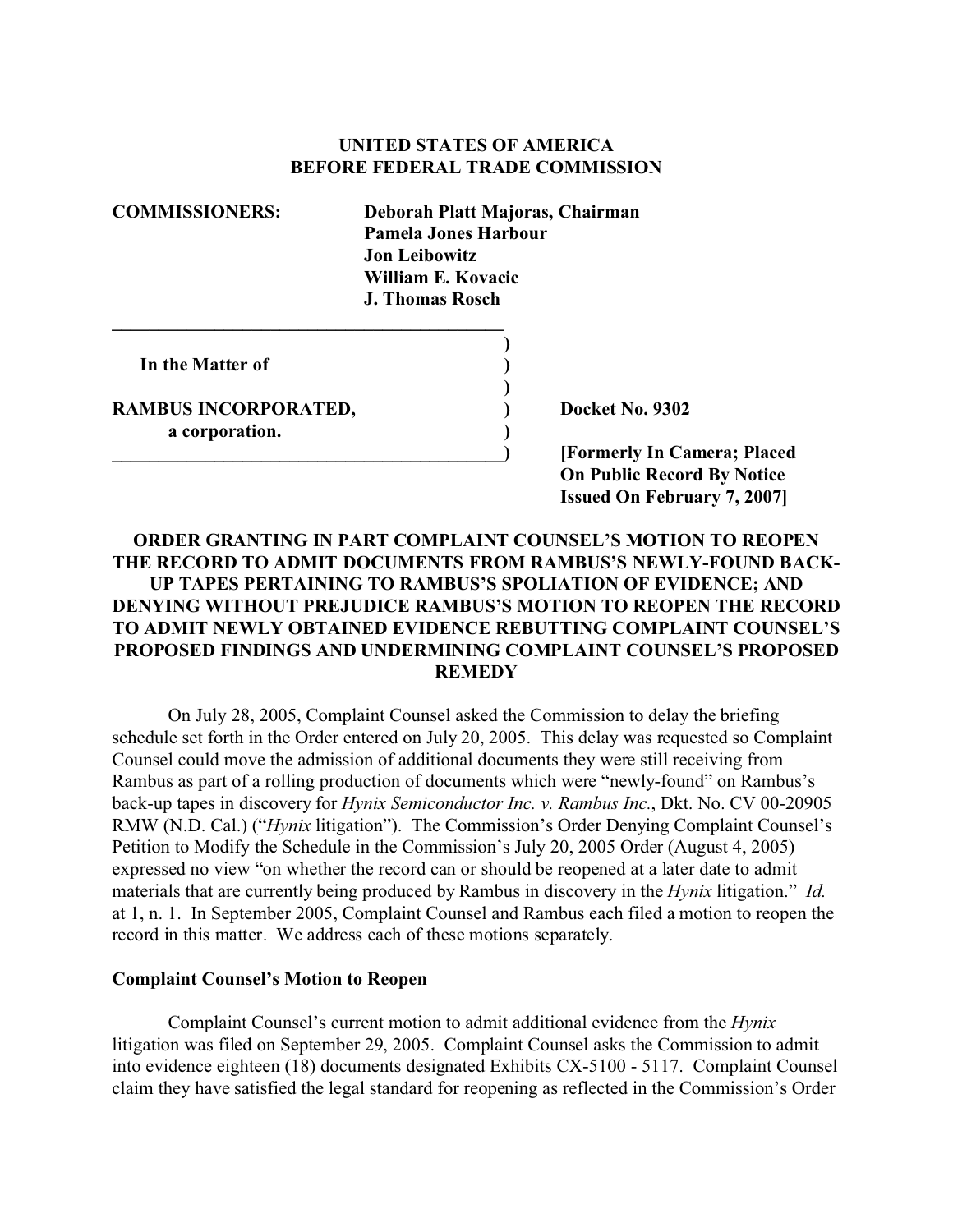of May 13, 2005.<sup>1</sup> Rambus opposes reopening on the grounds that Exhibits CX-5100 - 5116 are cumulative and irrelevant and that Complaint Counsel has offered no explanation or justification for offering CX-5117 into evidence. $2$ 

"Reopening the record to admit supplemental evidence at this stage of the proceeding should only be . . . countenanced where (1) the party offering the evidence has acted with due diligence; (2) the supplemental evidence is relevant, probative and non-cumulative; and (3) the supplemental evidence can be admitted without undue prejudice to the other party."<sup>3</sup> We find those criteria satisfied with respect to 17 of the 18 documents that Complaint Counsel has sought to add to the record.

First, the Commission finds that Complaint Counsel has acted with due diligence in offering this evidence. In late 2002, Rambus's in-house counsel was searching for documents in this case and discovered an open box of materials, including tapes, in a cubicle. Without reviewing the tapes, he deemed the materials non-responsive to Complaint Counsel's discovery requests.<sup>4</sup> In March 2005, Rambus revisited that decision in preparation for a hearing in the *Hynix* case and made further searches for other tapes.<sup>5</sup> Thus, long after the close of discovery in this matter, Rambus found additional evidence on approximately 1,400 back-up tapes and other removable electronic media. Rambus completed production to Hynix and to Complaint Counsel late in September 2005.<sup>6</sup> Since Rambus only recently produced these documents and Complaint Counsel promptly brought them to our attention, we find that Complaint Counsel acted with due diligence.

Second, we find that 17 of the 18 proffered documents are relevant and probative of issues in this case. Rambus appears to concede the probative value of CX-5107 – an email reflecting engineer Billy Garrett's understanding of JEDEC's disclosure policy – by stating that the document reflects "an important confirmation for Rambus that disclosure at JEDEC meetings

<sup>&</sup>lt;sup>1</sup> Order Granting In Part Complaint Counsel's Motion to Compel Production of, and to Reopen the Record to Admit, Documents Relating to Rambus Inc.'s Spoliation of Evidence; and Granting Rambus's Unopposed Motion for Release of Testimony (May 13, 2005) at 2 ("Reopen Order I").

<sup>&</sup>lt;sup>2</sup> Memorandum by Rambus Inc. in Opposition to Complaint Counsel's Motion to Reopen the Record to Admit Documents from Rambus's Back-Up Tapes (Oct. 11, 2005) ("Rambus Memo in Opposition").

<sup>&</sup>lt;sup>3</sup> Reopen Order I at 2 (citations omitted).

<sup>&</sup>lt;sup>4</sup> Attachment A to Complaint Counsel's Motion to Reopen, at 3.

<sup>5</sup> Attachment A to Complaint Counsel's Motion to Reopen, at 4.

<sup>6</sup> Complaint Counsel's Motion to Reopen at 6-7.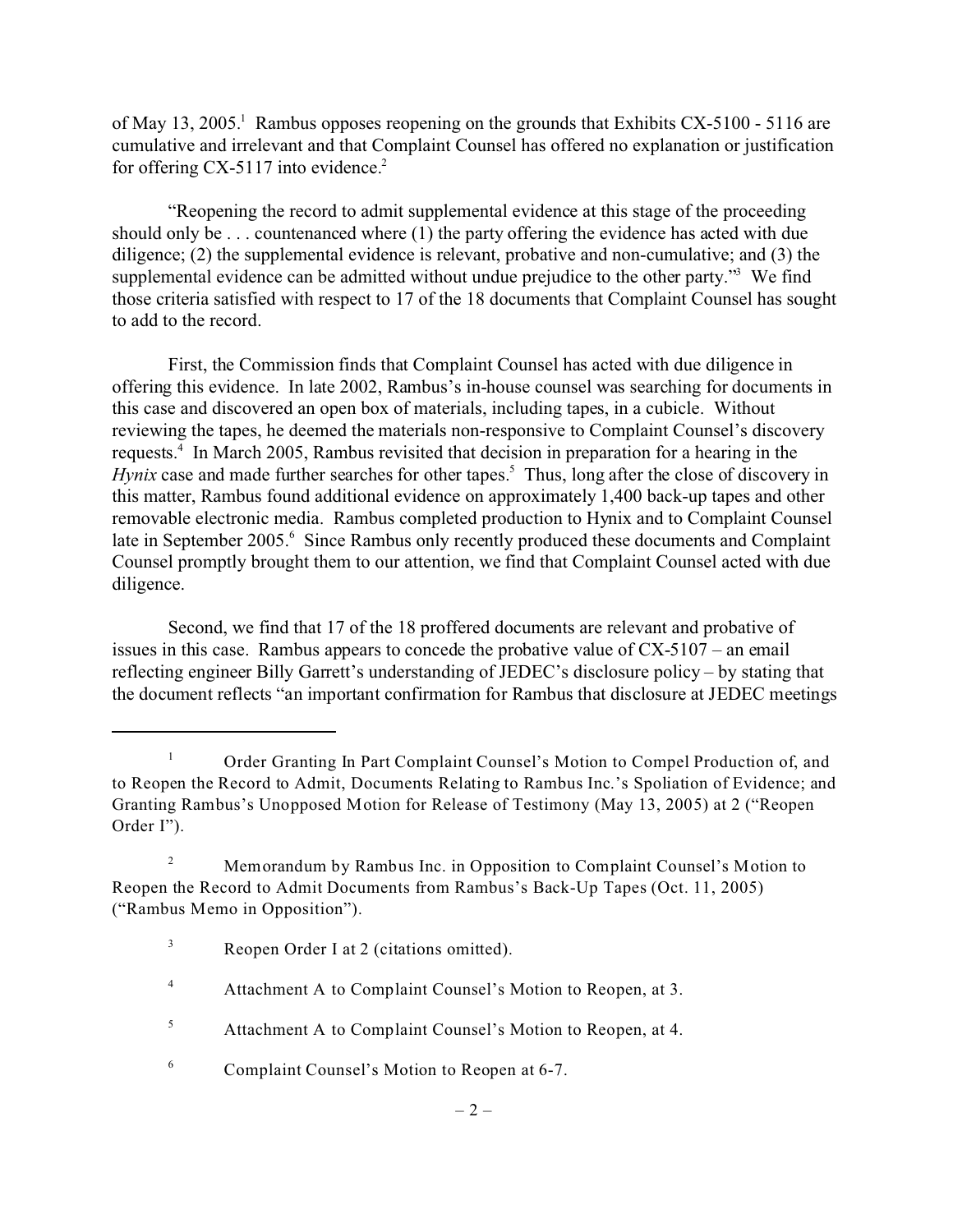was *voluntary*, not required."<sup>7</sup> Rambus does not object to the admission of CX-5107. To the contrary, Rambus offers an additional copy of virtually the same email, RX-2554, which it requests the Commission to admit into evidence.<sup>8</sup> These two emails differ only in the identity of the addressees and the fact that RX-2554 contains an apology from Garrett, author of both emails, to Rambus's primary JEDEC representative Richard Crisp for not having copied Crisp on his first email, CX-5107.

Like CX-5107, other documents appear to shed some light on Rambus employees' views of JEDEC's disclosure rules and their effects. *See, e.g.,* CX-5105 (email from Crisp stating his understanding of JEDEC disclosure rules); CX-5108 at 3 (email from Crisp reflecting his hope that a firm's offer to license patents "in accordance with JEDEC rules" would "inhibit the standardization" effort); and CX-5113 (email from Crisp stating his understanding of the rationale for the JEDEC policy).

Still other documents reflect on effectuation of Rambus's strategies regarding JEDEC standardization efforts. *See, e.g.,* CX-5100 (email from Rambus CEO Geoff Tate on "advising JEDEC on claim(s) in our filed patents that cover proposals before JEDEC"); CX-5101 (email from Tate asking about patent extensions in connection with JEDEC); CX-5102 at 8 (Rambus board meeting item concerning "goal" of "leverag[ing] the JEDEC committee to our advantage"); CX-5103 at 2 (reflecting Rambus board agenda item regarding "[s]trategy for JEDEC/Sync DRAM"); CX-5104 at 1 (identifying Rambus employee responsible for "work[ing] to add modifications to [Rambus's] patents to provide better coverage" against SDRAMs); CX-5106 (identifying CEO Tate's apparent objective of securing "patents vs. SDRAM"); CX-5110 (Tate email discussing "block[ing]/get[ting] royalties from competitive memory"); CX-5111 (email from Rambus employee Rick Barth offering opinion about whether a list of patents should be provided to JEDEC); CX-5112 (email reporting on "work[] with Richard Crisp on enhancing claim coverage"); CX-5114 (email stating that in an upcoming meeting, Crisp would discuss IP "litigation tactics"); CX-5115 (email stating that Crisp was expected to discuss at an upcoming meeting how Rambus's intellectual property blocks "SDRAM-2"); and CX-5116 (email stating that Crisp would discuss in upcoming meeting the "[h]azards" of standards groups). CX-5109 is a Rambus document discussing, *inter alia*, how "cost-sensitive" their industry is, a point that may have some bearing on the question of what JEDEC members might have done had Rambus's patent disclosures come earlier. CX-5109 at 4. Accordingly, Exhibits CX-5100 through CX-5116 appear to be relevant to issues in this case.

However, we find that Complaint Counsel has not offered a persuasive argument regarding the probative value of CX-5117. This exhibit is a log identifying responsive documents on Rambus's back-up media which have not been produced because of privilege claims. Complaint Counsel state that some portion of those documents are no longer privileged because

<sup>&</sup>lt;sup>7</sup> Rambus Memo in Opposition at 7 (emphasis in original).

<sup>8</sup> Rambus Memo in Opposition at 6, n. 3.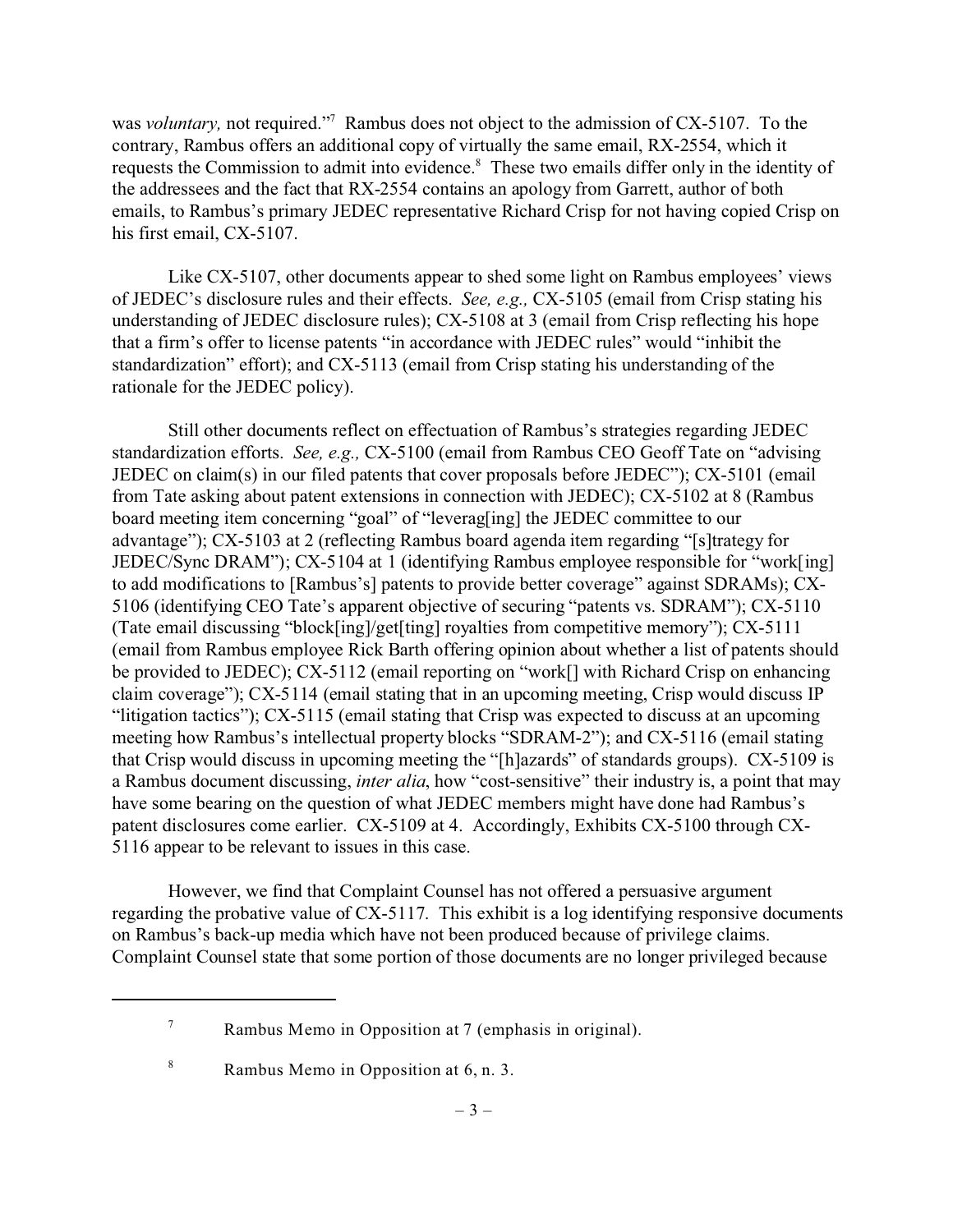Rambus waived its privilege claims as to them earlier in this matter. Footnotes found in CX-5117 contest Complaint Counsel's position regarding privilege waiver. The Commission has not been asked to rule on, and expresses no opinion regarding, this privilege waiver issue. More importantly, the Commission has not been advised what probative value should be given to this privilege log or for what purposes.<sup>10</sup> Thus, with the exception of the privilege log,  $CX-5117$ , the Commission finds Exhibits CX-5100 - 5116 and RX-2554 to be probative of the issues that need to be resolved in this proceeding.

In addition, we find these probative exhibits to be non-cumulative.<sup>11</sup> Rambus argues that CX-5100, CX-5101, and CX-5105 are cumulative of record evidence such as  $CX-837$ <sup>12</sup> We disagree. CX-837 is an email from Crisp reflecting, among other things, his recommendation that Rambus "tell the world what patents have issued . . . to be clean on this." CX-837 at 2. CX-5105, by contrast, is an email that reflects Crisp's question about what Rambus should do "if we are required to disclose in order to remain members in good standing." While both offer some evidence about what Crisp thought about the import of the JEDEC policies, the observations they contain are distinct. The argument that CX-837 and CX-5100-01 are cumulative is weaker. CX-837 contains Crisp's views on the advisability of coming "clean"; CX-5100 and CX-5101 contain the views of Rambus's CEO, Geoff Tate, as communicated to Crisp and others, regarding the need for a "strategy" regarding patent disclosure within JEDEC.

Rambus further argues that CX-5113 is "virtually identical" to an email by Mr. Crisp that is already in the record,  $CX-711$ <sup>13</sup> We again disagree.  $CX-5113$  gives Mr. Crisp's view of the point of the JEDEC policy: "the major reason for the policy [JEDEC has] in place is that if they were to standardize something that has a patent on it and the patent is necessary to build the device and the patent holder decides to not license certain companies, then they potentially have an antitrust situation on their hands." CX711 is an email stating that "Micron says the policy exists due to antitrust concerns. That if a group of companies wanted to keep out competition they could agree amongst themselves to standardize something that is patented and not license those that they do not want to compete with." These seem to be distinct antitrust concerns attributed to different people. The probative documents, CX-5100 - 5116, are not cumulative.

<sup>11</sup> For the purpose of this motion, otherwise admissible evidence is cumulative, and thus excludable, when it is *unnecessarily* duplicative of other evidence already in the record. *See*, Rule 3.43(b), 16 C.F.R. § 3.43(b); FED. R. EVIDENCE 403; and Joseph W. Cotchett, FEDERAL COURTROOM EVIDENCE § 403.5 (G. Richard Poehner ed.,  $5<sup>th</sup>$  ed. 2004).

 $12$  Rambus Memo in Opposition at 5-6.

<sup>13</sup> Rambus Memo in Opposition at 7-8.

<sup>9</sup> Complaint Counsel's Motion to Reopen at 5-6.

<sup>10</sup> *See* Rambus Memo in Opposition at 8-9.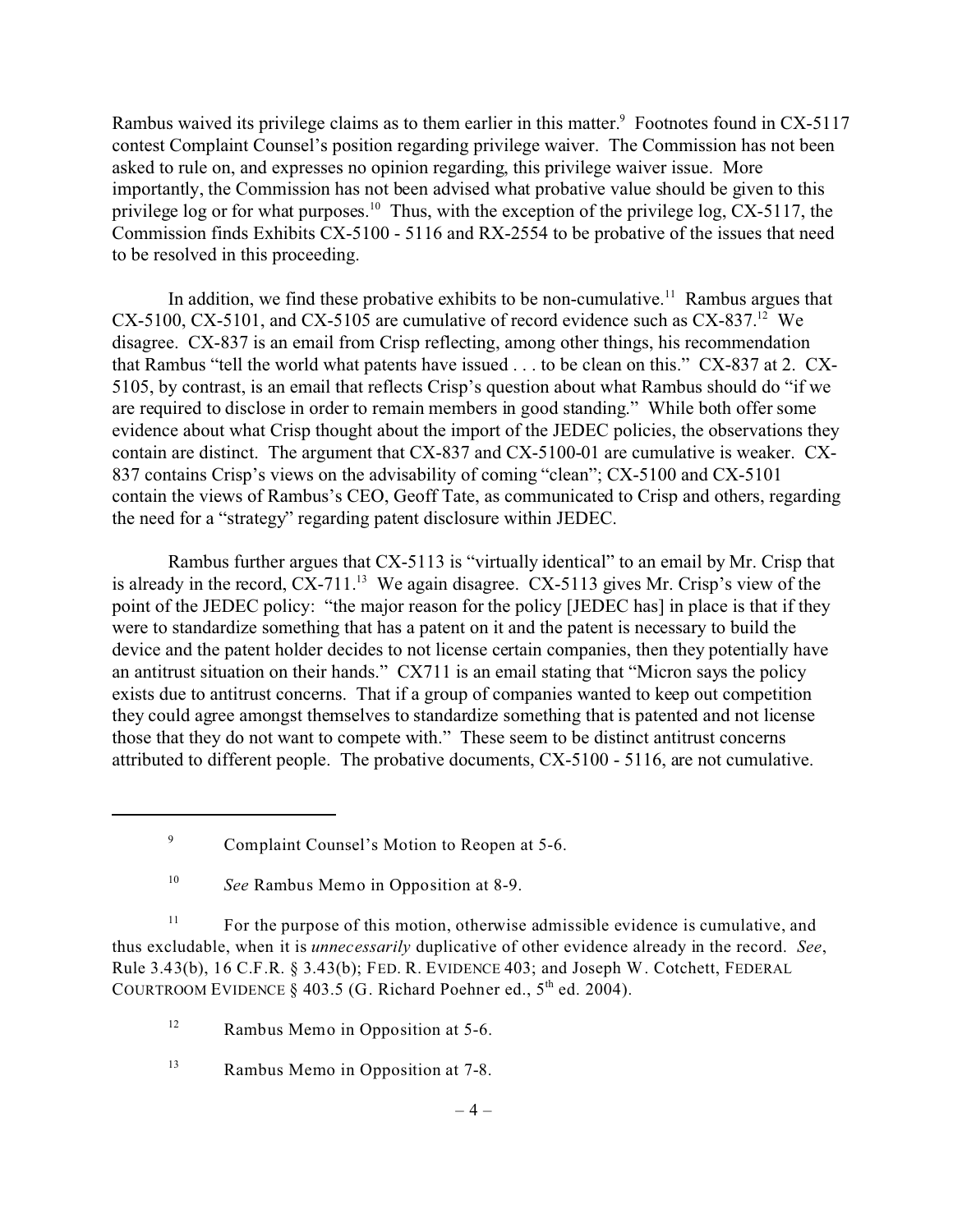Third, the Commission finds that these exhibits can be admitted into evidence without undue prejudice to any party. Indeed, Rambus does not argue that it would be prejudiced by the admission of these documents.

## **Rambus's Motion to Reopen**

Rambus has moved to reopen the record to admit up to 250 pages of the one million pages of documents that it received in May 2005 in private litigation.<sup>14</sup> Rambus asserts that the documents will show a price-fixing conspiracy among DRAM manufacturers directed against Rambus's RDRAM architecture. This, Rambus states, will undercut Complaint Counsel's contentions that the DRAM market was highly competitive; that technical problems, high royalty rates, and high manufacturing costs led to RDRAM's decline; that DRAM manufacturers would have chosen other technologies for their standard if Rambus had made certain disclosures; and that compulsory royalty-free licensing is appropriate here.<sup>15</sup>

However, Rambus states that a protective order in that private action prevents it from providing that evidence to Complaint Counsel or the Commission, or from discussing the "specific contents" of that evidence<sup>16</sup> and that a hearing on its motion to amend the protective order is scheduled by the trial judge in that matter for February 23, 2006. In light of this, Rambus requests that the Commission either grant its motion to reopen the record "on a conditional basis, pending the ruling on Rambus's motion to amend the protective order," or "defer ruling on this motion to reopen until [the judge presiding over the private action] determines whether to allow the documents to be submitted to the Commission."17 Complaint Counsel argue that the evidence is likely to be irrelevant and that the case should not be delayed for its entry. $18$ 

Rambus's alternative request is the most appropriate course at this time. The protective order makes the documents unavailable for our review. The Commission cannot easily evaluate the propriety of admitting evidence which is not available to it. Similarly, Complaint Counsel are

<sup>&</sup>lt;sup>14</sup> Rambus's Motion to Reopen the Record to Admit Newly Obtained Evidence Rebutting Complaint Counsel's Proposed Findings and Undermining Complaint Counsel's Proposed Remedy ("Rambus's Motion to Reopen") at 4-5.

<sup>15</sup> Rambus's Motion to Reopen at 9-15.

<sup>&</sup>lt;sup>16</sup> Rambus's Motion to Reopen at 7.

<sup>&</sup>lt;sup>17</sup> Supplemental Brief in Support of Motion by Rambus to Reopen Record to Admit Newly Obtained Evidence Rebutting Complaint Counsel's Proposed Findings and Undermining Complaint Counsel's Proposed Remedy at 1.

<sup>&</sup>lt;sup>18</sup> Complaint Counsel's Opposition to Rambus's Motion to Reopen the Record at 2; Complaint Counsel's Response to Rambus's Supplemental Brief in Support of Motion to Reopen Record at 2-3.